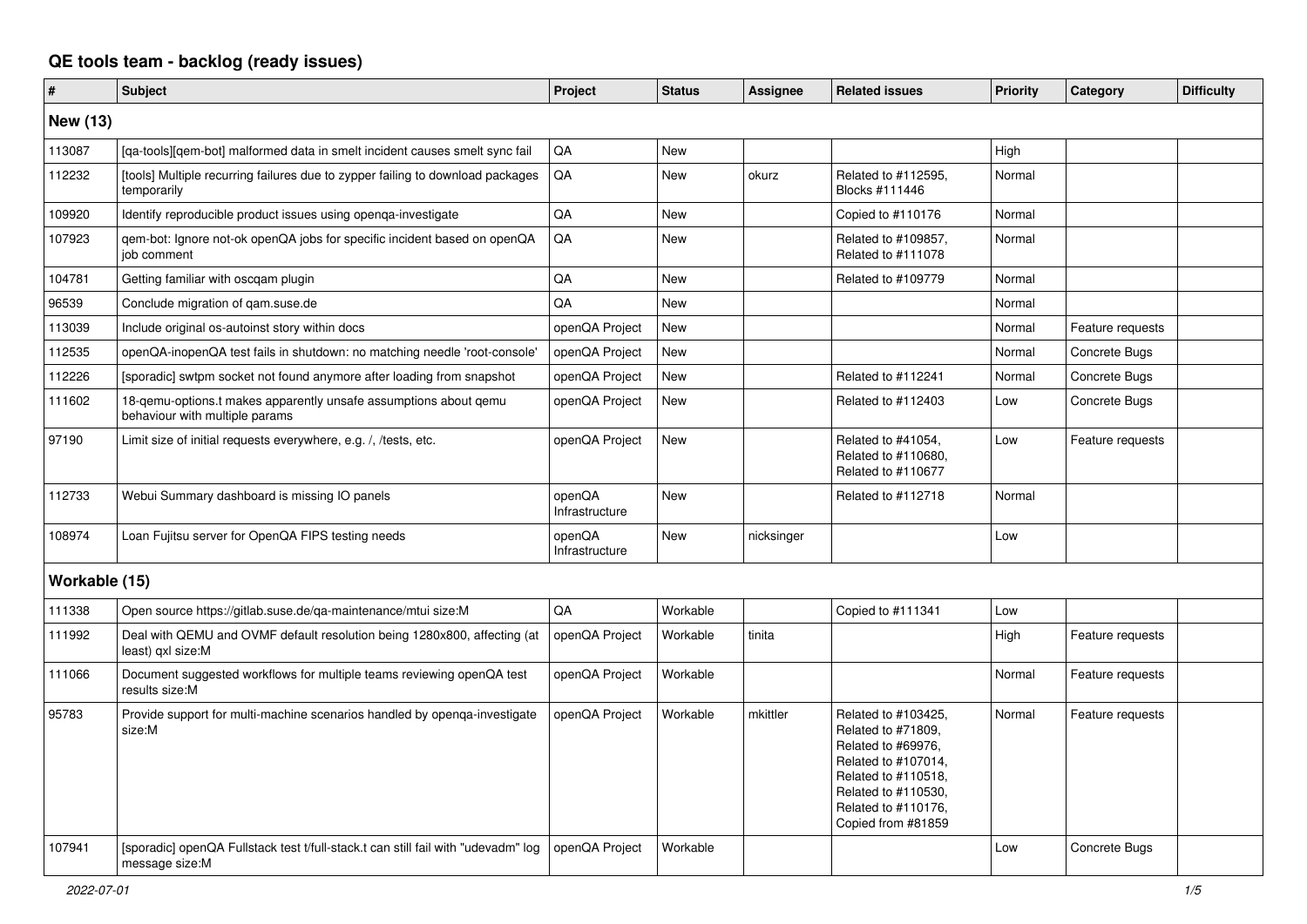| $\sharp$        | <b>Subject</b>                                                                                                                                                                                                     | Project                  | <b>Status</b>  | <b>Assignee</b> | <b>Related issues</b>                                                                                                                                                              | <b>Priority</b> | Category         | <b>Difficulty</b> |
|-----------------|--------------------------------------------------------------------------------------------------------------------------------------------------------------------------------------------------------------------|--------------------------|----------------|-----------------|------------------------------------------------------------------------------------------------------------------------------------------------------------------------------------|-----------------|------------------|-------------------|
| 106056          | [virtualization][tools] Improve retry behaviour and connection error handling<br>in backend::ipmi (was: "Fail to connect opengaipmi5-sp.qa.suse.de on our<br>osd environment") size:M                              | openQA Project           | Workable       |                 | Related to #102650                                                                                                                                                                 | Low             | Feature requests |                   |
| 100967          | Use more perl signatures - openQA size:M                                                                                                                                                                           | openQA Project           | Workable       | okurz           | Copied from #99663,<br>Copied to #105127                                                                                                                                           | Low             | Feature requests |                   |
| 99663           | Use more perl signatures - os-autoinst size:M                                                                                                                                                                      | openQA Project           | Workable       | okurz           | Related to #102146,<br>Related to #104986,<br>Related to #104520,<br>Related to #106654,<br>Related to #108323,<br>Related to #110983,<br>Related to #112319,<br>Copied to #100967 | Low             | Feature requests |                   |
| 81899           | [easy][beginner] Move code from isotovideo to a module size:M                                                                                                                                                      | openQA Project           | Workable       | okurz           | Related to #108530                                                                                                                                                                 | Low             | Feature requests |                   |
| 112673          | Cannot send emails from o3 size:M                                                                                                                                                                                  | openQA<br>Infrastructure | Workable       |                 | Copied from #110920                                                                                                                                                                | High            |                  |                   |
| 111473          | Get replacements for imagetester and openqaworker1 size:M                                                                                                                                                          | openQA<br>Infrastructure | Workable       |                 | Copied to #111986                                                                                                                                                                  | High            |                  |                   |
| 103736          | Make aarch64 machine chan-1 up and running after it is broken size:M                                                                                                                                               | openQA<br>Infrastructure | Workable       | nicksinger      |                                                                                                                                                                                    | High            |                  |                   |
| 105594          | Two new machines for OSD and o3, meant for bare-metal virtualization<br>size:M                                                                                                                                     | openQA<br>Infrastructure | Workable       | nicksinger      | Related to #110227                                                                                                                                                                 | Normal          |                  |                   |
| 109746          | Improve QA related server room management, consistent naming and<br>tagging size:M                                                                                                                                 | openQA<br>Infrastructure | Workable       |                 | Copied from #102650,<br>Copied to #110521                                                                                                                                          | Low             |                  |                   |
| 109112          | Improve os-autoinst sshXtermVt.pm connection error handling (was: "Test<br>died: Error connecting to <root@redcurrant-4.ga.suse.de>: No route to host")   Infrastructure<br/>size:M</root@redcurrant-4.ga.suse.de> | openQA                   | Workable       |                 | Related to #98832, Has<br>duplicate #109719                                                                                                                                        | Low             |                  |                   |
| In Progress (2) |                                                                                                                                                                                                                    |                          |                |                 |                                                                                                                                                                                    |                 |                  |                   |
| 111341          | Open source https://gitlab.suse.de/qa-maintenance/qam-oscplugin/ size:M                                                                                                                                            | QA                       | In Progress    | osukup          | Copied from #111338                                                                                                                                                                | Normal          |                  |                   |
| 107032          | [timeboxed:20h] [spike] Create integration test of os-autoinst's VNC module<br>with VMWare's VNC-over-websockets size:S                                                                                            | openQA Project           | In Progress    | mkittler        |                                                                                                                                                                                    | High            | Feature requests |                   |
| Blocked (34)    |                                                                                                                                                                                                                    |                          |                |                 |                                                                                                                                                                                    |                 |                  |                   |
| 112367          | [tools] python-paramiko on Leap/SLE throws exception with ed25519 key<br>size:M                                                                                                                                    | $\mathsf{QA}$            | <b>Blocked</b> | jbaier_cz       |                                                                                                                                                                                    | Normal          |                  |                   |
| 111347          | [saga][epic] Properly maintained Maintenance QA tooling                                                                                                                                                            | QA                       | Blocked        | okurz           | Copied from #99303                                                                                                                                                                 | Normal          |                  |                   |
| 110884          | [epic] Properly maintained open source mtui+oscgam                                                                                                                                                                 | $\mathsf{QA}$            | Blocked        | okurz           |                                                                                                                                                                                    | Normal          |                  |                   |
| 94105           | [epic] Use feedback from openga-investigate to automatically inform on<br>github pull requests, open tickets, weed out automatically failed tests                                                                  | $\mathsf{QA}$            | Blocked        | okurz           | Related to #91773,<br>Related to #107014                                                                                                                                           | Normal          |                  |                   |
| 91646           | [saga][epic] SUSE Maintenance QA workflows with fully automated testing,<br>approval and release                                                                                                                   | $\mathsf{QA}$            | Blocked        | okurz           | Copied to #99303                                                                                                                                                                   | Normal          |                  |                   |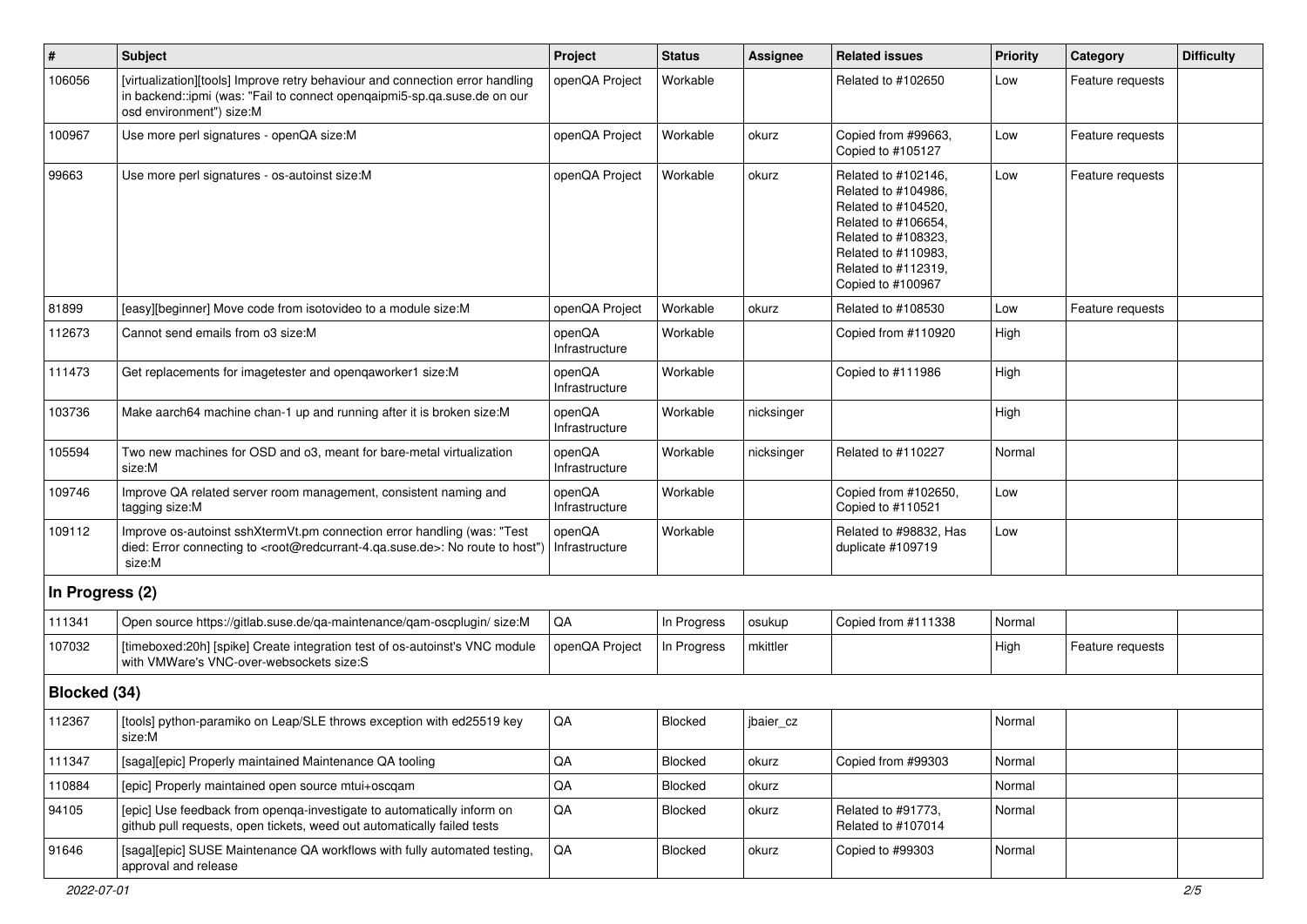| $\sharp$ | <b>Subject</b>                                                                                                                                                                                                              | Project        | <b>Status</b> | <b>Assignee</b> | <b>Related issues</b>                                                                                                                                    | Priority | Category         | <b>Difficulty</b> |
|----------|-----------------------------------------------------------------------------------------------------------------------------------------------------------------------------------------------------------------------------|----------------|---------------|-----------------|----------------------------------------------------------------------------------------------------------------------------------------------------------|----------|------------------|-------------------|
| 111446   | openQA-in-openQA tests fail due to corrupted downloaded rpm<br>auto_review:"Test died: command '.*zypper -n in<br>os-autoinst-distri-opensuse-deps' failed at<br>openqa//tests/install/test_distribution.pm line 1.*":retry | QA             | Blocked       | okurz           | Blocked by #112232                                                                                                                                       | Low      |                  |                   |
| 109668   | [saga][epic] Stable and updated non-gemu backends for SLE validation                                                                                                                                                        | openQA Project | Blocked       | okurz           | Related to #37339                                                                                                                                        | High     | Feature requests |                   |
| 101048   | [epic] Investigate and fix higher instability of opengaworker-arm-4/5 vs.<br>arm- $1/2/3$                                                                                                                                   | openQA Project | Blocked       | mkittler        | Related to #101030                                                                                                                                       | High     | Concrete Bugs    |                   |
| 100688   | [epic][virtualization][3rd party hypervisor] Add svirt backend compatibility for<br>vmware 7.0                                                                                                                              | openQA Project | Blocked       | okurz           |                                                                                                                                                          | High     | Feature requests |                   |
| 80142    | [saga][epic] Scale out: Redundant/load-balancing deployments of openQA,<br>easy containers, containers on kubernetes                                                                                                        | openQA Project | Blocked       | okurz           | Related to #80466,<br>Related to #92893.<br>Related to #110497                                                                                           | High     | Feature requests |                   |
| 111860   | [epic] Upgrade all our infrastructure, e.g. o3+osd workers+webui and<br>production workloads, to openSUSE Leap 15.4                                                                                                         | openQA Project | Blocked       | okurz           | Copied from #99183                                                                                                                                       | Normal   | Organisational   |                   |
| 109846   | [epic] Ensure all our database tables accomodate enough data, e.g. bigint for<br>id's                                                                                                                                       | openQA Project | Blocked       | okurz           | Copied from #109836                                                                                                                                      | Normal   | Feature requests |                   |
| 109656   | [epic] Stable non-gemu backends                                                                                                                                                                                             | openQA Project | Blocked       | okurz           | Related to #99345                                                                                                                                        | Normal   | Feature requests |                   |
| 108530   | os-autoinst plugins: x11_start_program from os-autoinst-distri-openQA<br>dynamically loaded from another git repo size:M                                                                                                    | openQA Project | Blocked       | cdywan          | Related to #81899                                                                                                                                        | Normal   | Feature requests |                   |
| 108527   | [epic] os-autoinst plugins (or wheels or leaves or scrolls) for scalable code<br>reuse of helper functions and segmented test distributions                                                                                 | openQA Project | Blocked       | okurz           | Copied from #106922                                                                                                                                      | Normal   | Feature requests |                   |
| 106922   | [epic][sporadic] openga_from_git fails in dashboard due to<br>ensure_unlocked_desktop not expecting password entry screen in case of<br>locked desktop auto_review:"match=desktop-runner,screenlock timed<br>out.*":retry   | openQA Project | Blocked       | okurz           | Related to #103122,<br>Related to #92092,<br>Related to #44441,<br>Related to #46589,<br>Related to #64078, Copied<br>from #106919, Copied to<br>#108527 | Normal   | Feature requests |                   |
| 103971   | [epic] Easy *re*-triggering and cloning of multi-machine tests                                                                                                                                                              | openQA Project | Blocked       | mkittler        | Related to #66071                                                                                                                                        | Normal   | Feature requests |                   |
| 103962   | [saga][epic] Easy multi-machine handling: MM-tests as first-class citizens                                                                                                                                                  | openQA Project | Blocked       | mkittler        | Copied to #112862                                                                                                                                        | Normal   | Feature requests |                   |
| 99831    | [epic] Better handle minion tasks failing with "Job terminated unexpectedly"                                                                                                                                                | openQA Project | Blocked       | mkittler        |                                                                                                                                                          | Normal   | Feature requests |                   |
| 98472    | [epic] Scale out: Disaster recovery deployments of existing openQA<br>infrastructures                                                                                                                                       | openQA Project | Blocked       | okurz           |                                                                                                                                                          | Normal   | Feature requests |                   |
| 96263    | [epic] Exclude certain Minion tasks from "Too many Minion job failures alert"<br>aiert                                                                                                                                      | openQA Project | Blocked       | okurz           | Related to #96197.<br>Related to #98499,<br>Related to #70768                                                                                            | Normal   | Feature requests |                   |
| 92854    | [epic] limit overload of openQA webUI by heavy requests                                                                                                                                                                     | openQA Project | Blocked       | okurz           | Copied from #92770                                                                                                                                       | Normal   | Feature requests |                   |
| 91914    | [epic] Make reviewing openQA results per squad easier                                                                                                                                                                       | openQA Project | Blocked       | okurz           | Related to #52655,<br>Related to #93710, Copied<br>from #91467, Copied to<br>#99306                                                                      | Normal   | Feature requests |                   |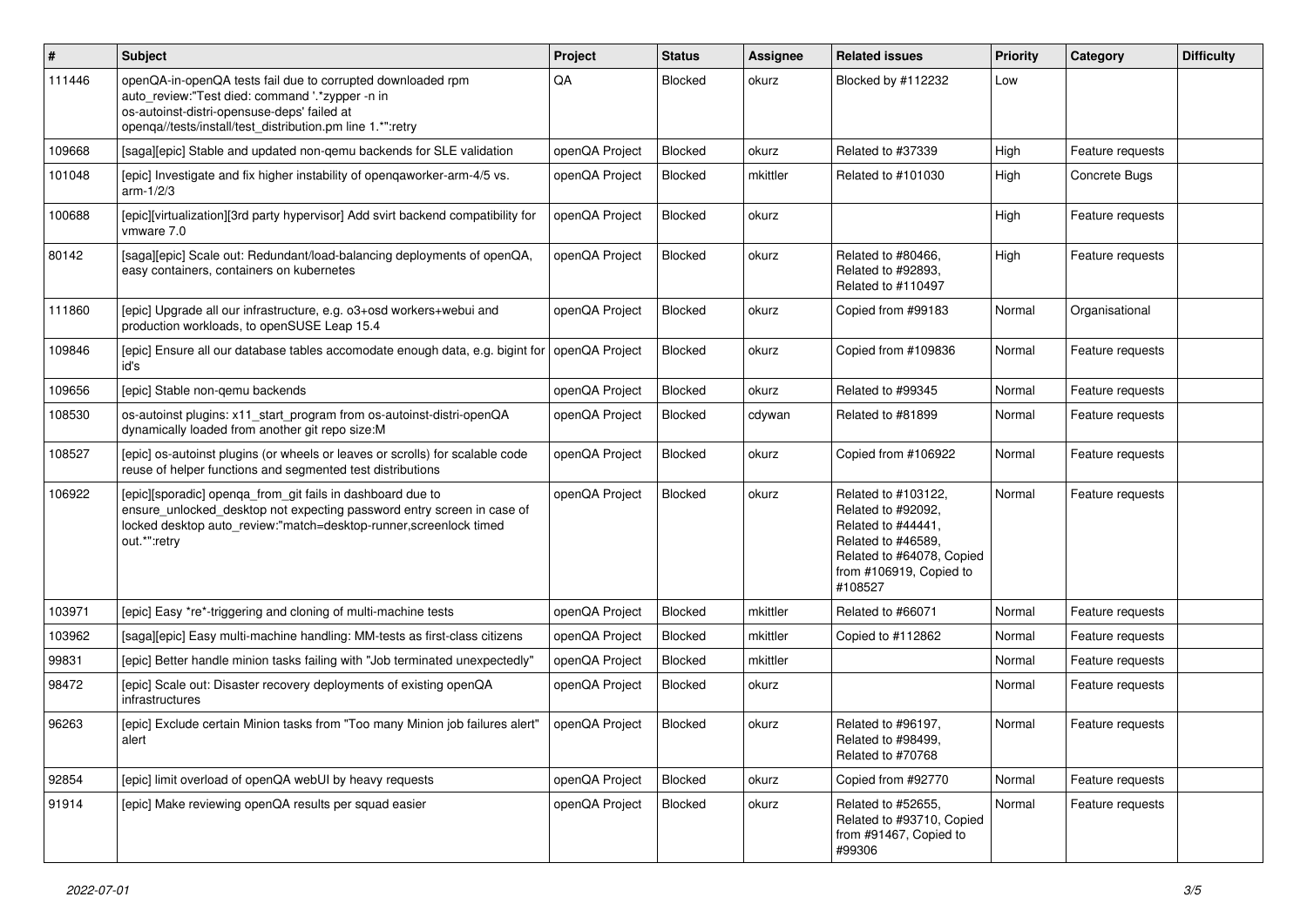| #             | Subject                                                                                                                                                                        | Project                  | <b>Status</b>  | <b>Assignee</b> | <b>Related issues</b>                                             | <b>Priority</b> | Category                  | <b>Difficulty</b> |
|---------------|--------------------------------------------------------------------------------------------------------------------------------------------------------------------------------|--------------------------|----------------|-----------------|-------------------------------------------------------------------|-----------------|---------------------------|-------------------|
| 80150         | [epic] Scale out openQA: Easier openQA setup                                                                                                                                   | openQA Project           | <b>Blocked</b> | okurz           |                                                                   | Normal          | Feature requests          |                   |
| 109740        | [epic] Stable os-autoinst unit tests with good coverage                                                                                                                        | openQA Project           | Blocked        | okurz           | Related to #109620                                                | Low             | Feature requests          |                   |
| 109659        | [epic] More remote workers                                                                                                                                                     | openQA Project           | Blocked        | okurz           |                                                                   | Low             | Feature requests          |                   |
| 99660         | [epic] Use more perl signatures in our perl projects                                                                                                                           | openQA Project           | Blocked        | okurz           |                                                                   | Low             | Feature requests          |                   |
| 99579         | [epic][retro] Follow-up to "Published QCOW images appear to be<br>uncompressed"                                                                                                | openQA Project           | Blocked        | okurz           | Related to #96557, Copied<br>from #99246                          | Low             | Organisational            |                   |
| 98952         | [epic] t/full-stack.t sporadically fails "clickElement: element not interactable'<br>and other errors                                                                          | openQA Project           | Blocked        | mkittler        | Related to #101734                                                | Low             | Concrete Bugs             |                   |
| 81060         | [epic] openQA web UI in kubernetes                                                                                                                                             | openQA Project           | Blocked        | okurz           | Related to #76978                                                 | Low             | Feature requests          |                   |
| 110920        | Emails from o3 are rejected by mx2.suse.de for certain sender/recipients<br>size:S                                                                                             | openQA<br>Infrastructure | <b>Blocked</b> | okurz           | Copied from #110629,<br>Copied to #112673                         | High            |                           |                   |
| 110545        | Investigate and fix higher instability of openqaworker-arm-4/5 vs. arm-1/2/3<br>further things to try size:M                                                                   | openQA<br>Infrastructure | Blocked        | okurz           | Copied to #111578                                                 | High            |                           |                   |
| 97862         | More openQA worker hardware for OSD size:M                                                                                                                                     | openQA<br>Infrastructure | Blocked        | okurz           | Copied from #97043.<br>Copied to #104970                          | High            |                           |                   |
| 111578        | Recover opengaworker-arm-4/5 after "bricking" in #110545                                                                                                                       | openQA<br>Infrastructure | Blocked        | nicksinger      | Copied from #110545                                               | Low             |                           |                   |
| Feedback (14) |                                                                                                                                                                                |                          |                |                 |                                                                   |                 |                           |                   |
| 112898        | Minion workers alert triggering on and off size:M                                                                                                                              | QA                       | Feedback       | okurz           | Related to #96380                                                 | High            |                           |                   |
| 111998        | Make our SLE related tooling work with upcoming changes to build suse de<br>(2FA and ssh key based authentication) size:M                                                      | QA                       | Feedback       | mkittler        |                                                                   | High            |                           |                   |
| 109737        | [opensuse][sporadic] test fails in chromium due to lost characters when<br>typing in the address bar size:M                                                                    | openQA Tests             | Feedback       | cdywan          | Related to #107632                                                | High            | Bugs in existing<br>tests |                   |
| 113030        | test distribution directory git revision can be parsed as "UNKNOWN" and<br>openQA investigation fails to show test git log                                                     | openQA Project           | Feedback       | okurz           |                                                                   | High            | Concrete Bugs             |                   |
| 112595        | continous deployment installed old version of openQA due to timeout<br>accessing a repo size:M                                                                                 | openQA Project           | Feedback       | mkittler        | Related to #112232                                                | High            | Concrete Bugs             |                   |
| 112265        | Just use bigint in all our database tables (for auto-incremented ID-columns)                                                                                                   | openQA Project           | Feedback       | mkittler        | Related to #112718                                                | Normal          | Feature requests          |                   |
| 111989        | Seems like o3 machines do not automatically reboot anymore, likely<br>because we continuously call `zypper dup` so that the nightly upgrades don't<br>find any changes? size:M | openQA Project           | Feedback       | okurz           | Copied from #105379                                               | Normal          | Concrete Bugs             |                   |
| 111470        | Reconsider folding ok results by default and/or uncollapse all on<br>/tests/overview                                                                                           | openQA Project           | Feedback       | mkittler        | Copied from #110719                                               | Normal          | Feature requests          |                   |
| 110542        | Try to mitigate "VNC typing issues" with disabled key repeat                                                                                                                   | openQA Project           | Feedback       | okurz           | Related to #111752                                                | Normal          | Feature requests          |                   |
| 106759        | Worker xyz has no heartbeat (400 seconds), restarting repeatedly reported<br>on o3 size:M                                                                                      | openQA Project           | Feedback       | cdywan          | Blocked by #110677,<br>Blocked by #110680,<br>Copied from #105828 | Normal          | Concrete Bugs             |                   |
| 111329        | openQA within kubernetes with tested helm charts size:M                                                                                                                        | openQA Project           | Feedback       | jbaier_cz       |                                                                   | Low             | Feature requests          |                   |